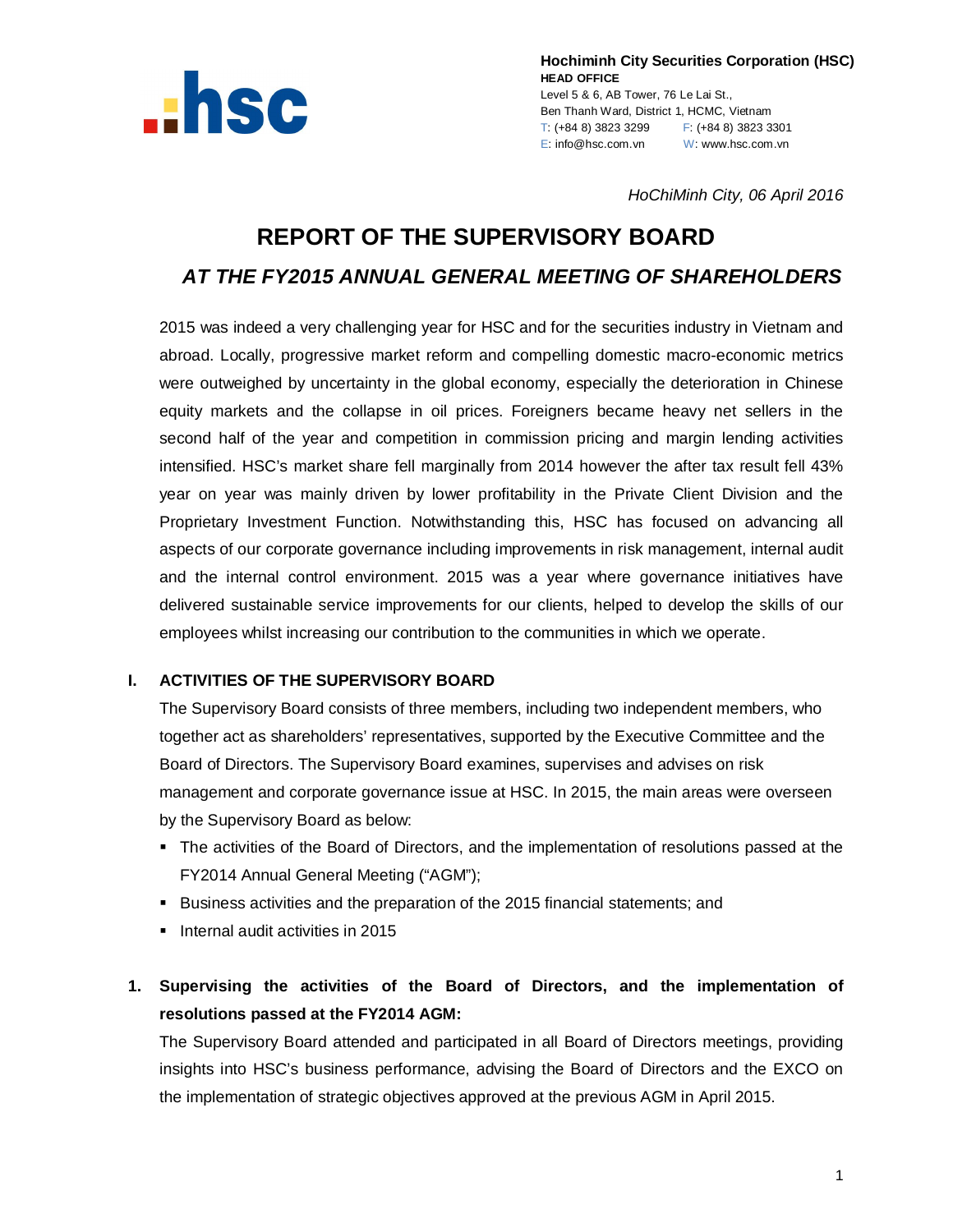The key issues discussed in the Board of Directors' meetings included the Corporate Governance, the official establishment of Executive Committee (EXCO), Investment Committee (IC), Risk Management Committee (RMC) and their operating principles. Additionally, quarterly business results, capital structure, suitable margin lending limits in line with risk appetite, debt to equity ratio, the impact of the increase in foreign ownership limits under Decree 60/2015, preparation for new products and the introduction of listed derivatives were discussed in a transparent and responsible manner. The contribution and opinions of the Supervisory Board, and its role as a representative of investors, were all respected by, and considered in the decisions of the Board of Directors.

#### **2. Supervising business activities and financial statements in 2015**

In 2015, the Supervisory Board organized regular meetings with HSC's independent auditors, Ernst & Young Vietnam Limited, to discuss the statutory audit scope, audit findings and other relevant matters contained in the Management Letter issued by them. The Supervisory Board has found HSC's business operations are conducted in a transparent manner, with no significant violations relating to the accounting, finance, business operations and internal processes of HSC. This year, Ernst & Young Vietnam Limited only provided audit services to HSC and they did not provide any advisory services. The total expenditure relating to the 2015 audit was VND 1,016,400,000, which included VAT.

Additionally, the Supervisory Board analysed the quarterly financial statements and reviewed the 2015 half year and full year audited reports. The financial ratios presented by EXCO at the Board of Director meetings are also reviewed by the Supervisory Board. These regular assessments provide the Supervisory Board with sufficient information to make an informed view on HSC's financial strength. HSC's Liquidity Capital Safety Ratio and all other key financial safety ratios were maintained or improved in 2015. The Supervisory Board acknowledged that the financial position remained healthy throughout the year and that satisfactory results were achieved in 2015 despite:

- challenging market conditions that resulted in a decrease in profitability that did not meet the targets approved at the prior year AGM
- average daily trading volumes decreasing about 16% compared to 2014
- **nargin lending interest rates declining significantly**
- poor proprietary trading results from Equity Investment Function

#### *Basic financial ratios*

| No. | Key ratio                            | FY 2015 | FY 2014 |
|-----|--------------------------------------|---------|---------|
|     |                                      |         |         |
|     | <b>Liquid Capital Safety Ratio</b>   | 1.053%  | 798%    |
|     |                                      |         |         |
| 2   | <b>Liquidity and Solvency Ratios</b> |         |         |
|     |                                      |         |         |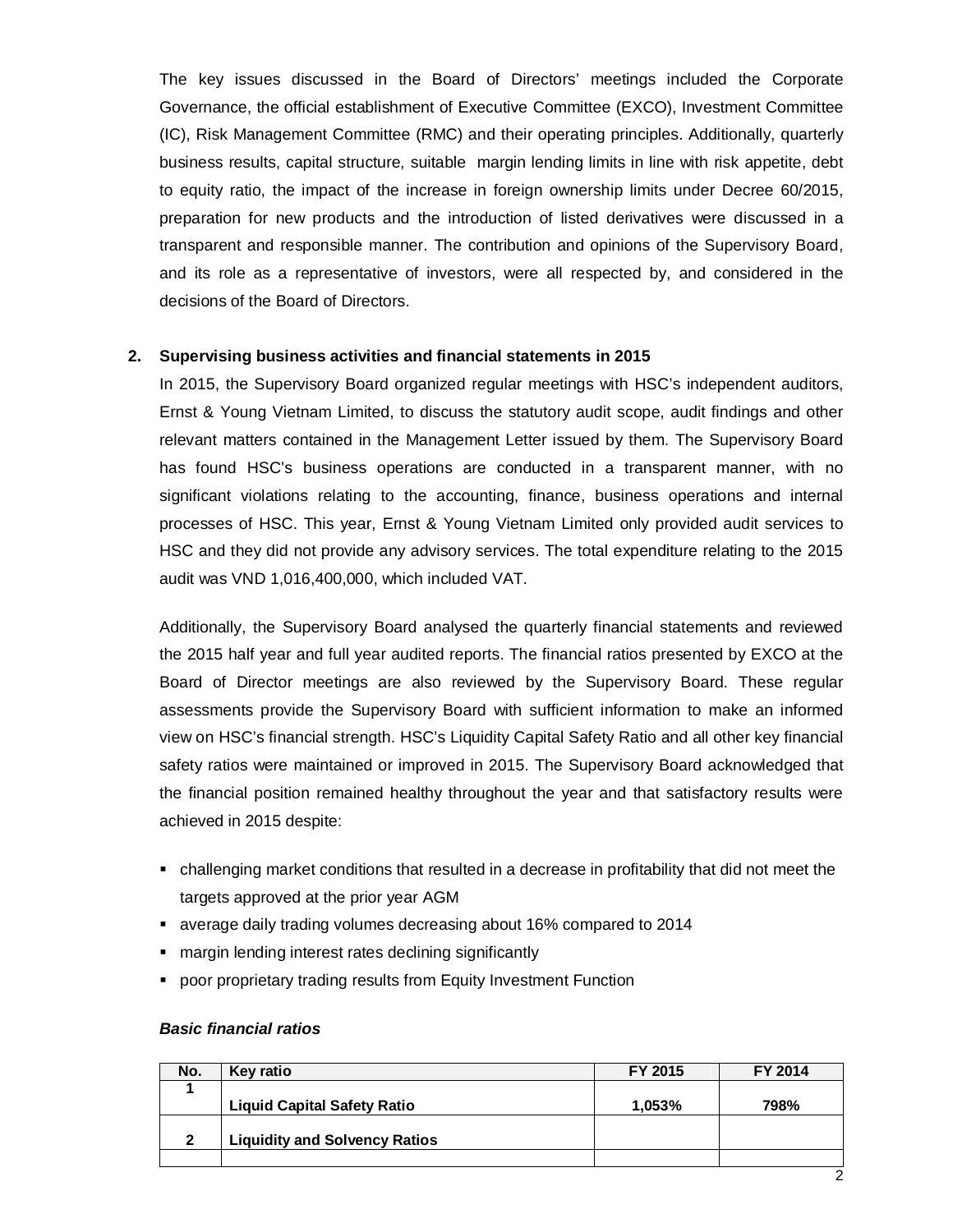| a | Current Ratio (times)                                 | 2.6  | 2.5   |
|---|-------------------------------------------------------|------|-------|
| b | Total Debt to Total Assets Ratio (times)              | 0.4  | 0.4   |
| 3 | <b>Capital Structure Ratios</b>                       |      |       |
| a | Owner's Equity to Total Assets Ratio (times)          | 0.6  | 0.6   |
| 4 | <b>Profitability Ratios</b>                           |      |       |
| a | ROAE (Net Profit after Tax to Average Owners' Equity) | 9.2% | 16.3% |
| b | ROAA (Net Profit after Tax to Average Total Assets)   | 5.7% | 10.8% |

### **3. Supervising internal audit activities in in 2015**

One of the main responsibilities of the Supervisory Board is to oversee the HSC's internal audit activities. More broadly, this involves considering the effectiveness of the internal control environment, the internal audit system and risk management framework. The Supervisory Board noted that the Internal Audit Function performed reviews of several key processes in accordance with the 2015 Internal Audit Plan. The findings from these reviews have been tabled and discussed at the Board Audit Committee meetings and these findings have been communicated to and reviewed by the Supervisory Board. We acknowledge that the Internal Audit Function completed reviews of the following processes:

- i. The Anti-Money Laundering policies and procedures
- ii. Information Technology Function
- iii. Institutional Client Brokerage Services
- iv. Treasury Proprietary Investment

The audit results show that the EXCO is aware of these risk factors, and there are current policies and procedures to prevent these risks. However, this has been implemented in silo by Department Heads in a piecemeal fashion. Although no financial loss has occurred, the risk remains and therefore the development and implementation of a comprehensive set of policies and procedures documents should be prioritized in HSC's plans.

#### **4. Remuneration of The Supervisory Board in 2015**

In 2015, members of the Supervisory Board received remuneration as follows (includes personal income tax):

| <b>Member</b>        | <b>Position</b> | <b>Per Month</b> |
|----------------------|-----------------|------------------|
|                      |                 |                  |
| Mr. Vo Van Chau      | Chairman        | 10.000.000       |
|                      |                 |                  |
| Mr. Doan Van Hinh    | Member          | 6.000.000        |
|                      |                 |                  |
| Ms. Dang Nguyet Minh | Member          | 6.000.000        |